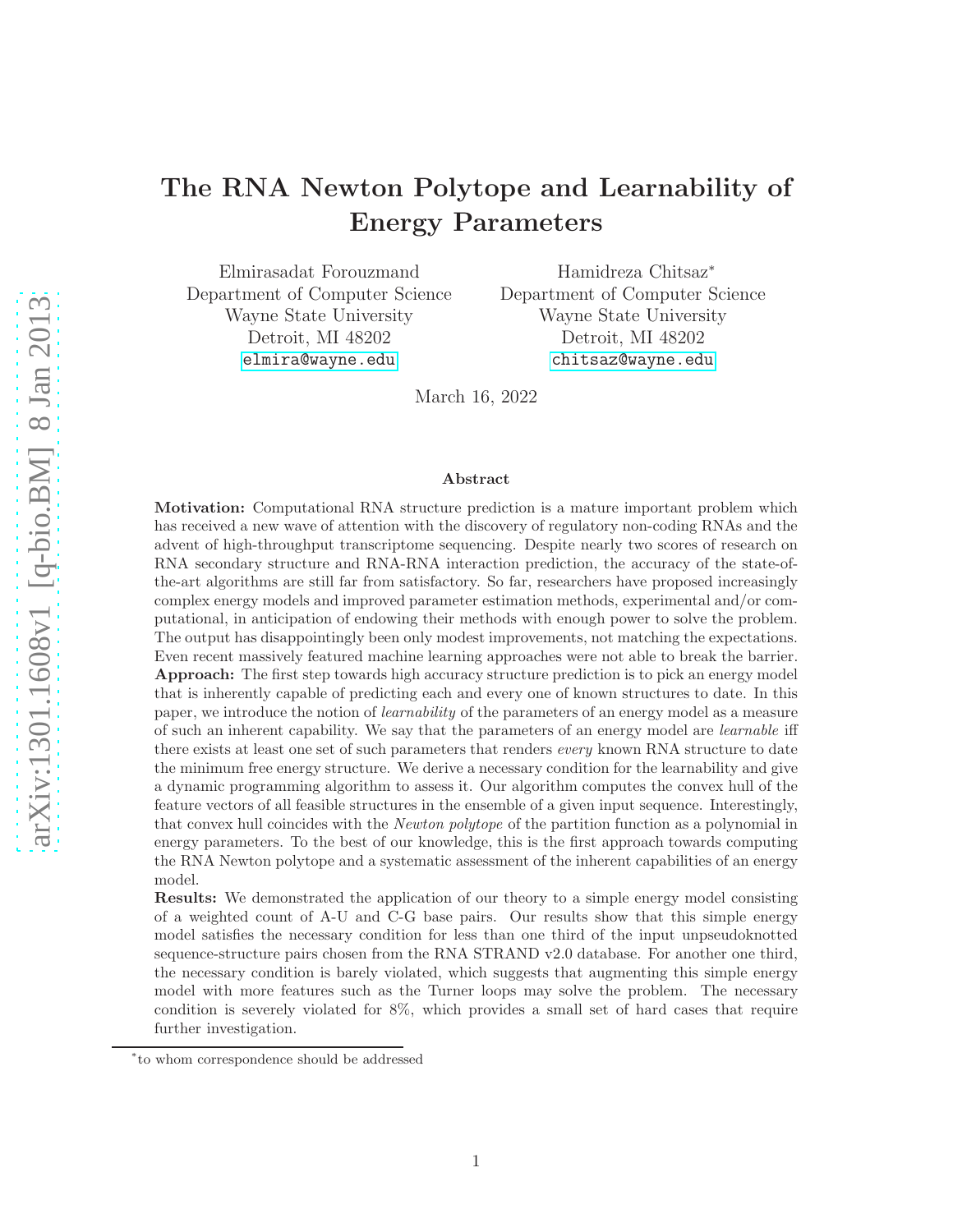# 1 Introduction

Computational RNA structure and RNA-RNA interaction prediction have always been important problems, particularly now that RNA has been shown to have key regulatory roles in the cell [\[1,](#page-10-0) [2,](#page-11-0) [3,](#page-11-1) [4,](#page-11-2) [5,](#page-11-3) [6,](#page-11-4) [7\]](#page-11-5). Furthermore, with the advent of synthetic biology at the whole organism level [\[8\]](#page-11-6), high-throughput accurate RNA engineering algorithms are required for both in vivo and in vitro applications [\[9,](#page-11-7) [10,](#page-11-8) [11,](#page-11-9) [12,](#page-11-10) [13\]](#page-11-11). Since the dawn of RNA secondary structure prediction nearly two scores ago [\[14\]](#page-11-12), the research community has proposed increasingly complex models and algorithms, hoping that refined features together with better methods to estimate their parameters would solve the problem. Early approaches considered mere base pair counting, followed by the Turner thermodynamics model which was a significant leap forward. Recently, massively featurerich models empowered by parameter estimation algorithms have been proposed, but they provide only modest improvements.

Despite significant progress in the last three decades, made possible by the work of Turner and others [\[15\]](#page-11-13) on measuring RNA thermodynamic energy parameters and the work of several groups on novel algorithms [\[16,](#page-11-14) [17,](#page-11-15) [18,](#page-11-16) [19,](#page-12-0) [20,](#page-12-1) [21,](#page-12-2) [22,](#page-12-3) [23,](#page-12-4) [24\]](#page-12-5) and machine learning approaches [\[25,](#page-12-6) [26,](#page-12-7) [27\]](#page-12-8), the RNA structure prediction accuracy has not reached a satisfactory level yet. Why is it so? Up to now, human intuition and computational convenience have lead the way. We believe that human intuition has to be equipped with systematic methods to assess the suitability of a given energy model. Surprisingly, there is not a single method to assess whether the parameters of an energy model are learnable. We say that the parameters of an energy model are learnable iff there exists at least one set of such parameters that renders every known RNA structure to date, determined through X-ray or NMR, the minimum free energy structure. Equivalently, we say that the parameters of an energy model are learnable iff 100% structure prediction accuracy can be achieved when the training and test sets are identical. The first step towards high accuracy structure prediction is to make sure that the energy model is inherently capable, i.e. its parameters are learnable. In this work, we provide a necessary condition for the learnability and an algorithm to verify it. To the best of our knowledge, this is the first approach towards a systematic assessment of the suitability of an energy model. Note that a successful RNA folding algorithm needs to have the generalization power to predict unseen structures as well. We do not deal with the generalization power in this work and leave it for future work.

# 2 Background

## 2.1 RNA Secondary Structure Models

An RNA secondary structure model is often a context free grammar together with a scoring function for either the rules, in the case of stochastic context free grammars (SCFG) [\[28\]](#page-12-9), or the alphabet, in the case of thermodynamics models [\[15\]](#page-11-13). Such scoring functions induce scoring on the entire generated language. The word with optimal score then yields a predicted structure for the given sequence. For the sake of brevity, we focus on thermodynamics models in this paper, but it is obvious that our methods apply to other models including SCFG as well. In our context, the scoring function is the thermodynamics free energy. A secondary structure y of a nucleic acid is decomposed into loops; a free energy is associated with every loop in y; and the total free energy G for  $y$  is the sum of loop free energies [\[15\]](#page-11-13). The same loop decomposition principle applies to interacting nucleic acids such that the total free energy  $G$  is still the sum of the free energies of loops and interaction components [\[22\]](#page-12-3).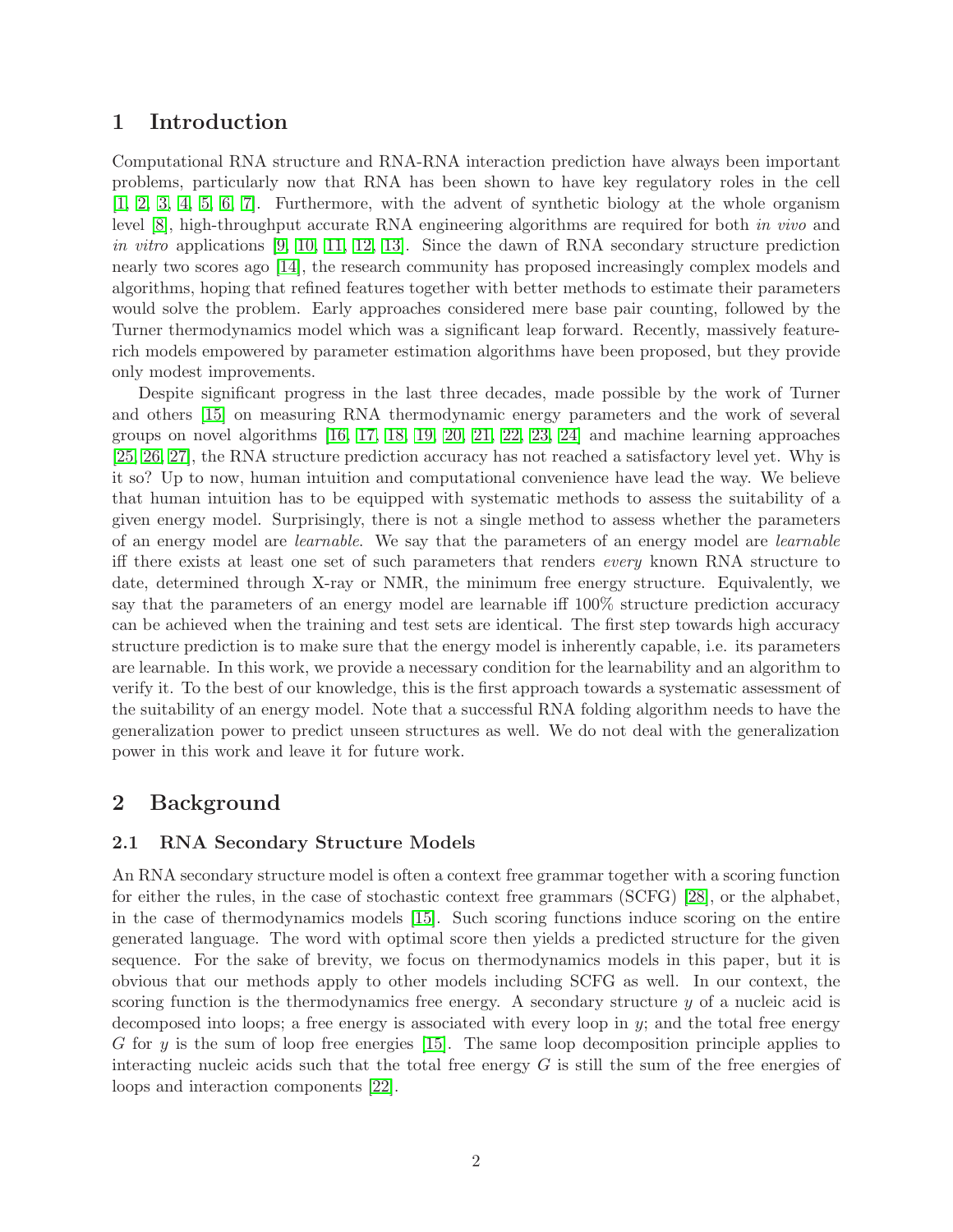#### 2.2 Estimation of Energy Parameters

Existing machine learning algorithms for parameter estimation in RNA structure prediction can be grouped into two categories:

- Likelihood-based methods, where the maximum likelihood (ML) principle is used to estimate the parameters of a probabilistic model, e.g. [\[25\]](#page-12-6), and
- Large-margin methods, where the model parameters are estimated to maximize the margin between the score of the true structure and the second best structure. This has been done using an online passive-aggressive training algorithm [\[27\]](#page-12-8) and Iterative Constraint Generation (CG) [\[29\]](#page-12-10).

The likelihood-based techniques estimate the best Gibbs distribution, which not only assists in predicting the best secondary structure but also is utilized in determining the thermodynamic parameters. The most successful method for learning the thermodynamics of RNA has been the maximum likelihood method, as in CONTRAfold [\[25\]](#page-12-6), which maximizes the probability of RNA structures y given RNA sequences x for the training set  $D$ . That is, the conditional log likelihood of the training data (using the Boltzmann distribution) is maximized to estimate the best model parameters  $\mathbf{h}^* \in \mathbb{R}^k$ :

$$
\mathbf{h}^* := \arg \max_{\mathbf{h}} L(D; \mathbf{h}) = \max_{\mathbf{h}} \sum_{(x, y) \in D} \log p(y|x, \mathbf{h}),\tag{1}
$$

$$
p(y|x, \mathbf{h}) := \frac{e^{-G(x, y, \mathbf{h})/RT}}{Q(x, \mathbf{h})},
$$
\n(2)

where k denotes the number of different motifs defined in the energy model,  $R$  is the gas constant, T is the absolute temperature,  $G(x, y, h)$  is the free energy, and

<span id="page-2-1"></span>
$$
Q(x, \mathbf{h}) := \sum_{s \in \mathcal{E}(x)} e^{-G(x, s, \mathbf{h})/RT}
$$
\n(3)

is the partition function [\[22,](#page-12-3) [20,](#page-12-1) [21\]](#page-12-2) with  $\mathcal{E}(x)$  being the ensemble of possible structures of x. The free energy

<span id="page-2-0"></span>
$$
G(x, s, \mathbf{h}) := \langle c(x, s), \mathbf{h} \rangle \tag{4}
$$

is a linear function of the parameters **h** where  $c(x, s) \in \mathbb{Z}^k$  is the features vector.

### 3 Learnability

The question that we ask before parameter estimation is: does there ever exist parameters  $h^{\dagger}$  such that for every  $(x, y) \in D$ ,  $y = \arg \min_s G(x, s, \mathbf{h}^{\dagger})$ ? If the answer to this question is no, then there is no hope that one can ever achieve 100% accuracy using the given model. The answer reveals inherent limitations of the model, which can be used to design improved models. We provide a necessary condition for the existence of  $h^{\dagger}$  and a dynamic programming algorithm to verify it through computing the Newton polytope for every  $x$  in  $D$ . We will define the RNA Newton polytope below. Not only our algorithm provides a binary answer, it also quantifies the distance from the boundary.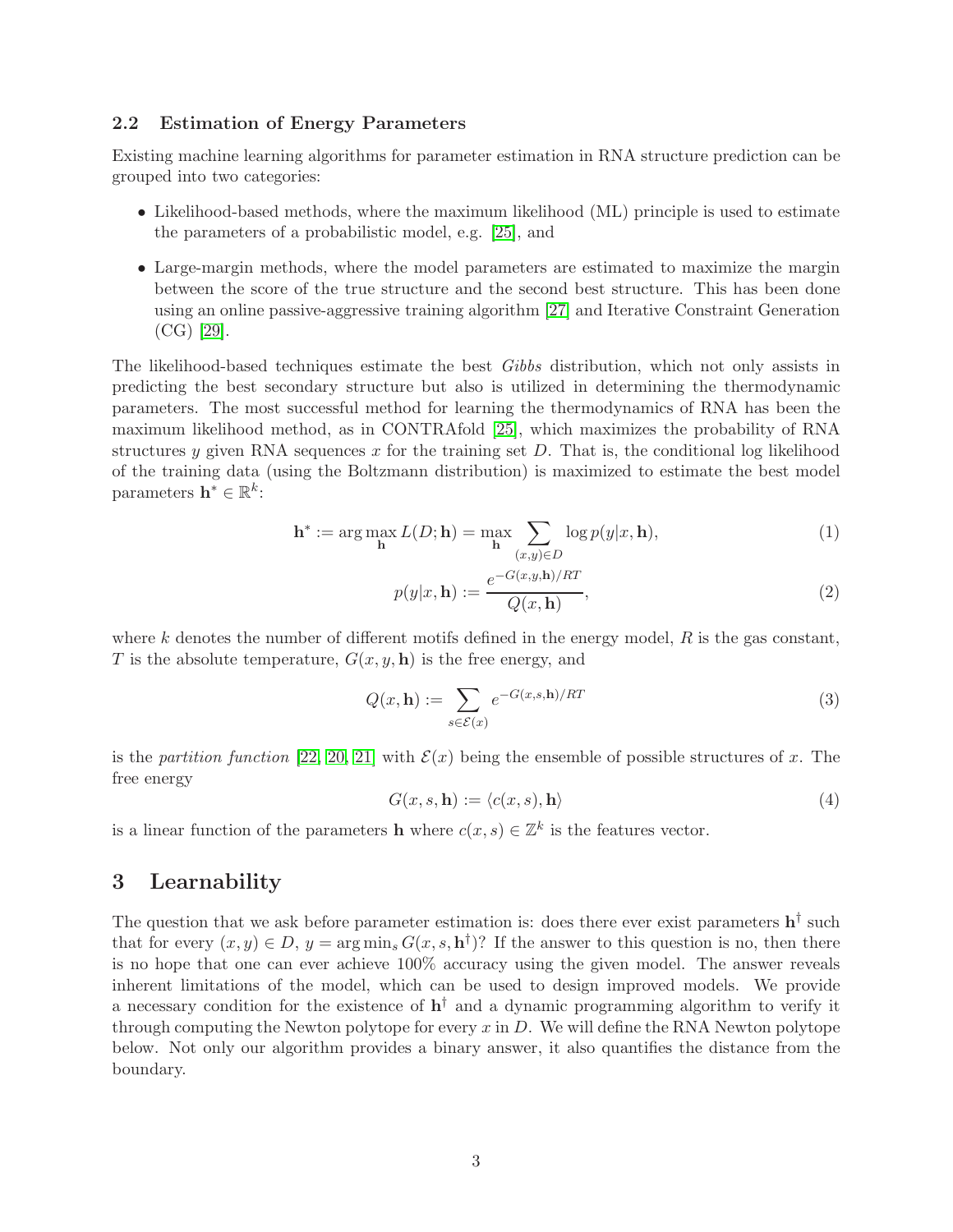# 4 Methods

#### 4.1 Necessary Condition for Learnability

Let  $(x, y) \in D$  and  $\mathbf{h}^{\dagger} \in \mathbb{R}^k$ . Assume y minimizes  $G(x, s, \mathbf{h}^{\dagger})$  as a function of s. In that case

$$
G(x, y, \mathbf{h}^{\dagger}) \le G(x, s, \mathbf{h}^{\dagger}), \quad \forall \ s \in \mathcal{E}(x). \tag{5}
$$

Replacing [\(4\)](#page-2-0) above,

<span id="page-3-0"></span>
$$
\langle c(x, y), \mathbf{h}^{\dagger} \rangle \le \langle c(x, s), \mathbf{h}^{\dagger} \rangle, \quad \forall \ s \in \mathcal{E}(x) \tag{6}
$$

$$
0 \le \langle c(x, s) - c(x, y), \mathbf{h}^{\dagger} \rangle, \ \ \forall \ s \in \mathcal{E}(x). \tag{7}
$$

Define the feature ensemble of sequence x by

$$
\mathcal{F}(x) := \{c(x, s) \mid s \in \mathcal{E}(x)\} \subset \mathbb{Z}^k. \tag{8}
$$

In that case, [\(7\)](#page-3-0) implies that

<span id="page-3-1"></span>
$$
0 \le \left\langle \mathcal{F}(x) - c(x, y), \mathbf{h}^\dagger \right\rangle. \tag{9}
$$

We call the convex hull of  $\mathcal{F}(x)$  the *Newton polytope* of x,

$$
\mathcal{N}(x) := \text{conv}\left\{\mathcal{F}(x)\right\} \subset \mathbb{R}^k. \tag{10}
$$

We remind the reader that the convex hull of a set, denoted by 'conv' hereby, is the minimal convex set that fully contains the set. The reason for naming this polytope the Newton polytope will be made clear below. Inequality [\(9\)](#page-3-1) implies that  $c(x, y) \in \partial \mathcal{N}(x)$  is on the boundary of the convex hull of the feature ensemble of x with a support hyperplane normal to  $h^{\dagger}$ . Therefore, we have the following theorem.

**Theorem 1.** Let  $(x, y) \in D$  and  $0 \neq h^{\dagger} \in \mathbb{R}^k$ . Assume y minimizes  $G(x, s, h^{\dagger})$  as a function of s. In that case,  $c(x, y) \in \partial \mathcal{N}(x)$ , i.e. the feature vector of  $(x, y)$  is on the boundary of the Newton polytope of x.

*Proof.* To the contrary, suppose  $c(x, y)$  is in the interior of  $\mathcal{N}(x)$ . Therefore, there is an open ball of radius  $\delta > 0$  centered at  $c(x, y)$  completely contained in  $\mathcal{N}(x)$ , i.e.

$$
B_{\delta}(c(x, y)) \subset \mathcal{N}(x). \tag{11}
$$

Let

$$
p = c(x, y) - (\delta/2) \frac{\mathbf{h}^{\dagger}}{\|\mathbf{h}^{\dagger}\|}.
$$

It is clear that  $p \in B_\delta(c(x, y)) \subset \mathcal{N}(x)$  since  $\|p - c(x, y)\| = \delta/2 < \delta$ . Therefore, p can be written as a convex linear combination of the feature vectors in  $\mathcal{F}(x) = \{v_1, \ldots, v_N\}$ , i.e.

$$
\exists \ \alpha_1, \dots \alpha_N \ge 0 : \ \alpha_1 v_1 + \dots + \alpha_N v_N = p,\tag{12}
$$

$$
\alpha_1 + \dots + \alpha_N = 1. \tag{13}
$$

Note that

<span id="page-3-2"></span>
$$
\langle p - c(x, y), \mathbf{h}^{\dagger} \rangle = -(\delta/2) \|\mathbf{h}^{\dagger}\| < 0.
$$
 (14)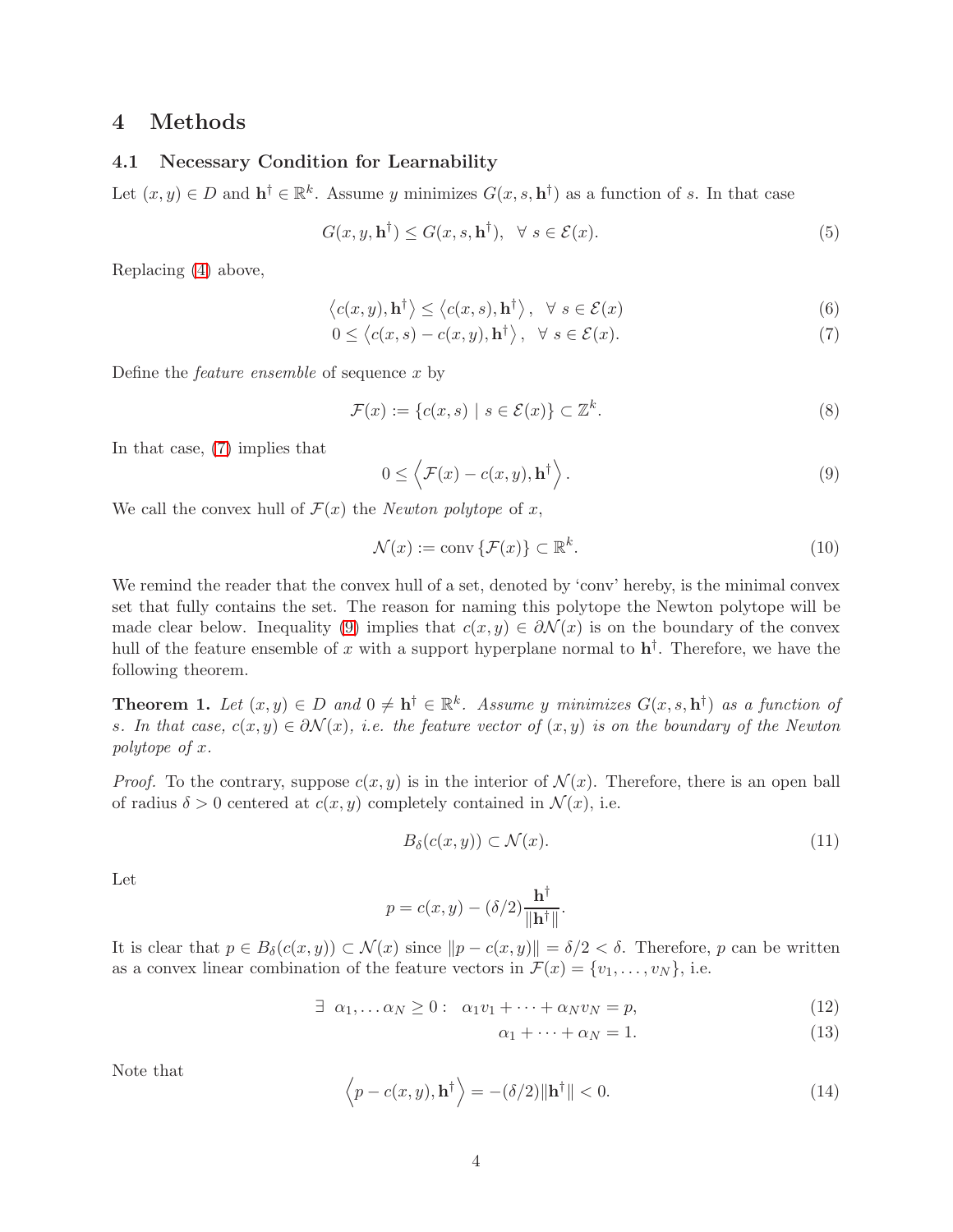Therefore, there is  $1 \leq i \leq N$ , such that  $\langle v_i - c(x, y), \mathbf{h}^\dagger \rangle < 0$  for otherwise,

$$
\left\langle p - c(x, y), \mathbf{h}^{\dagger} \right\rangle = \sum_{i=1}^{N} \alpha_i \left\langle v_i - c(x, y), \mathbf{h}^{\dagger} \right\rangle \ge 0, \tag{15}
$$

which would be a contradiction with [\(14\)](#page-3-2). It is now sufficient to note that  $v_i \in \mathcal{F}(x)$  and  $\langle v_i - c(x, y), \mathbf{h}^{\dagger} \rangle < 0$  which is a contradiction with [\(9\)](#page-3-1).  $\Box$  $\Box$ 

**Corollary 1** (Necessary Condition for the Learnability). For  $(x, y) \in D$ , a necessary but not sufficient condition for the existence of  $h^{\dagger}$  such that y minimizes  $G(x, s, h^{\dagger})$  as a function of s is that  $c(x, y)$  lies on the boundary of  $\mathcal{N}(x)$  the Newton polytope of x.

#### 4.2 Relation to the Newton Polytope

In addition to  $D$  the set of experimentally determined structures, we often have a repository of thermodynamic measurements, e.g. melting curves, that can help better estimate the energy parameters. Such measurements often relate to the energy parameters through equations involving the partition function and its derivatives with respect to temperature [\[22\]](#page-12-3). We show that with a change of variables, the partition function becomes a polynomial. Therefore, such equations become a system of polynomial equations the solving of which algebraically requires computation of the Newton polytope of each polynomial [\[30,](#page-12-11) [31\]](#page-12-12). Recall the partition function defined in [\(3\)](#page-2-1) and energy in [\(4\)](#page-2-0), and conclude

<span id="page-4-0"></span>
$$
Q(x, \mathbf{h}) = \sum_{s \in \mathcal{E}(x)} e^{-\langle c(x, s), \mathbf{h} \rangle / RT}.
$$
\n(16)

Let  $c(x, s) = (c_1(x, s), \ldots, c_k(x, s))$  and  $\mathbf{h} = (\mathbf{h}_1, \ldots, \mathbf{h}_k)$ . Define new variables

$$
Z_i := e^{-\mathbf{h}_i/RT}, \quad 1 \le i \le k,\tag{17}
$$

and replace them in [\(16\)](#page-4-0). We obtain the partition function

$$
Q(x, Z) = \sum_{s \in \mathcal{E}(x)} Z^{c(x, s)},\tag{18}
$$

in the form of a polynomial in  $\mathbb{R}[Z]$  where

$$
Z^{c(x,s)} := \prod_{i=1}^{k} Z_i^{c_i(x,s)}
$$
(19)

is a monomial as  $0 \leq c_i(x, s) \in \mathbb{Z}$ . The Newton polytope of Q is defined to be the convex hull of the monomials power vectors, i.e.

$$
Newton\{Q(x,Z)\} := conv\left(\{c(x,s) \mid s \in \mathcal{E}(x)\}\right) = \mathcal{N}(x). \tag{20}
$$

That is why we call  $\mathcal{N}(x)$  the Newton polytope of x.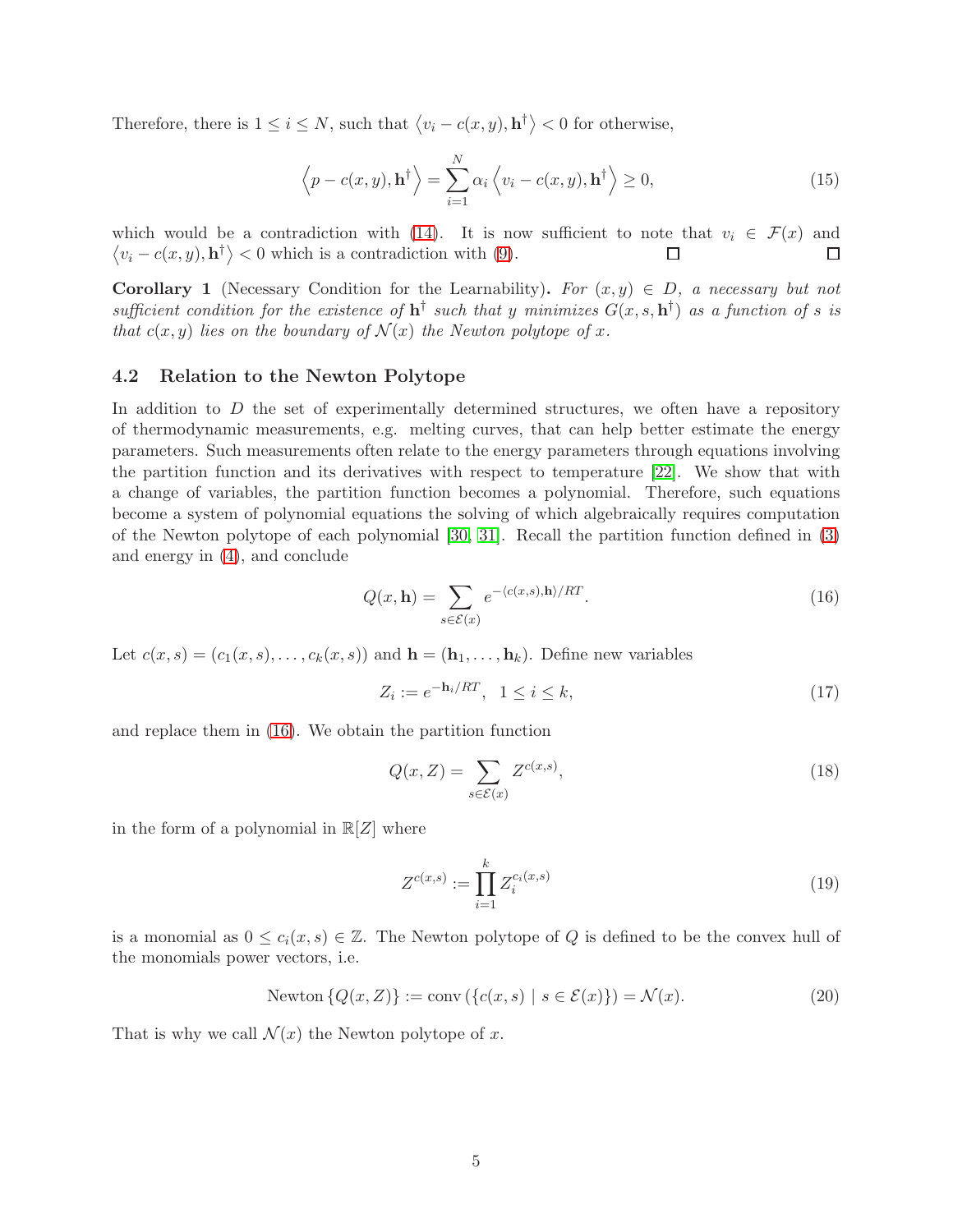#### 4.3 RNA Newton Polytope Algorithm

We give a dynamic programming algorithm to compute the Newton polytope for a given nucleic acid sequence x. Denote the length of x by L and the  $i<sup>th</sup>$  nucleotide in x by  $n<sub>i</sub>$ . Denote the subsequence of x from the  $i^{th}$  to the  $j^{th}$  nucleotide, inclusive of ends, by  $n_i \cdots n_j$ . The following lemma allows us to formulate a divide-and-conquer strategy for computing the Newton polytope, which will in turn lead to our dynamic programming algorithm.

**Lemma 1.** Let f and g be two polynomials in  $\mathbb{R}[Z]$ . The Newton polytope of the product of f and g is the Minkowski sum of individual Newton polytopes, and the Newton polytope of the sum of f and g is the convex hull of the union of individual Newton polytopes, i.e.

$$
Newton(fg) = Newton(f) \oplus Newton(g), \qquad (21)
$$

$$
Newton(f + g) = conv\{Newton(f) \cup Newton(g)\},\tag{22}
$$

in which  $\oplus$  represents the Minkowski sum of two polytopes [\[30\]](#page-12-11).

This lemma allows us to use the same divide-and-conquer strategy that was used for calculating the partition function [\[22,](#page-12-3) [20,](#page-12-1) [21\]](#page-12-2). We can use the same recursions (grammar) as in the partition function algorithm but with the Minkowski sum  $\oplus$  instead of multiplication, convex hull of union instead of summation, and the corresponding feature vector c instead of  $e^{-\langle c, \mathbf{h} \rangle/RT}$ . Furthermore, since union is invariant with respect to repetition of points, the dynamic programming is allowed to be redundant, or equivalently the grammar is allowed to be ambiguous. Hence, any complete RNA structure or RNA-RNA interaction prediction dynamic programming algorithm can be transformed into a Newton polytope algorithm by replacing the energy with the corresponding feature vector, summation with the Minkowski sum  $\oplus$ , and minimization with the convex hull of union.

As explained above, we transform any complete partition function or structure prediction dynamic programming algorithm, for single RNA, RNA-RNA interaction, or multiple interacting RNAs, into a Newton polytope algorithm. For the sake of illustration, we explicitly spell below only the case of single RNA with separate A-U and C-G base pair counting energy model. All the other cases are quite trivially obtained following the transformations above.

In this case, the feature vector  $c(x, s) = (c_1(x, s), c_2(x, s))$  is two dimensional:  $c_1(x, s)$  is the number of A-U, and  $c_2(x, s)$  the number of C-G base pairs in s. Our dynamic programming algorithm starts by computing the Newton polytope for all unit length subsequences, followed by all length two subsequences,..., up to the Newton polytope for the entire sequence  $x$ . We denote the Newton polytope of the subsequence  $n_i \cdots n_j$  by  $\mathcal{N}(i, j)$ , i.e.

$$
\mathcal{N}(i,j) := \mathcal{N}(n_i \cdots n_j). \tag{23}
$$

The following dynamic programming will yield the result

<span id="page-5-0"></span>
$$
\mathcal{N}(i,j) = \text{conv}\left[\cup \left\{\begin{array}{ll}\mathcal{N}(i,\ell) \oplus \mathcal{N}(\ell+1,j), & i \leq \ell \leq j-1\\ \{(1,0)\} \oplus \mathcal{N}(i+1,j-1) & \text{if } n_i n_j = \text{AU}|\text{UA} \\ \{(0,1)\} \oplus \mathcal{N}(i+1,j-1) & \text{if } n_i n_j = \text{CG}|\text{GC}\end{array}\right],\tag{24}
$$

with the base case  $\mathcal{N}(i, i) = \{(0, 0)\}.$ 

There are two different approaches for polytope representation: (i) vertex representation, which is a set of points, and (ii) half plane representation, which is a set of linear inequalities. The former is often called  $\mathcal V$ -representation and the latter  $\mathcal H$ -representation. Although they are equivalent,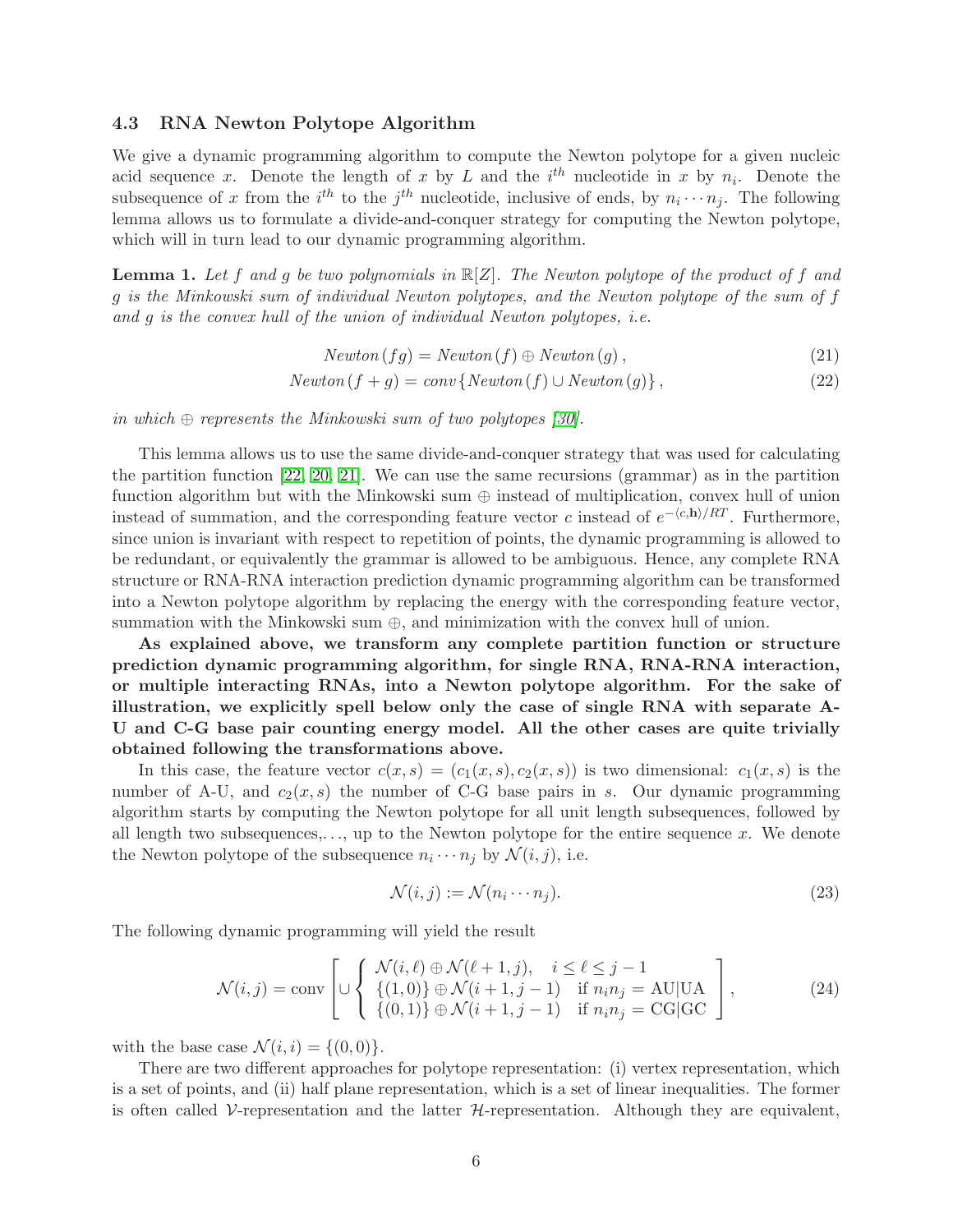and there are algorithms to transform one into the other, computing Minkowski sum is more convenient with the V-representation, and convex hull of union works more efficiently with the  $H$ -representation. The choice of representation and algorithms will affect the running time. In this paper, we use the  $\mathcal V$ -representation.

#### 4.4 Verification of the Necessary Condition

Upon computation of  $\mathcal{N}(x)$  and  $c(x, y)$ , the feature vector of the experimentally determined structure, it remains to verify whether  $c(x, y) \in \partial \mathcal{N}(x)$ . Often,  $\mathcal{N}(x)$  is represented by its vertices (Vrepresentation) or its confining half planes  $(H$ -representation), two equivalent representations that can be transformed into one another. In an  $\mathcal{H}\text{-representation}, c(x, y)$  is on the boundary of  $\mathcal{N}(x)$  iff there is at least one confining plane on which  $c(x, y)$  lies. This is true because  $c(x, y) \in \mathcal{N}(x)$  anyways. Therefore, the necessary condition can be easily checked by checking membership of  $c(x, y)$ in every confining plane. Since the vertices of  $\mathcal{N}(x)$  are on the integer lattice, all calculations are rational and hence can be performed exactly.

#### 4.5 Dataset

We used 1720 unpseudoknotted RNA sequence-structure pairs from RNA STRAND v2.0 database as our dataset D. RNA STRAND v2.0 contains known RNA secondary structures of any type and organism, particularly with and without pseudoknots. To the best of our knowledge, RNA STRAND v2.0 is the most comprehensive collection of known RNA secondary structures to date [\[32\]](#page-12-13). There are 2334 pseudoknot-free RNAs in the RNA STRAND database. We sorted them based on their length and selected the first 1720 ones, whose lengths vary between 4 and 123 nt. We excluded pseudoknotted structures because our current implementation is incapable of considering pseudoknots. Some sequences in the dataset allow only A-U base pairs (not a single C-G pair), in which case the Newton polytope degenerates into a line.

#### 4.6 Implementation

We implemented the dynamic programming in [\(24\)](#page-5-0) using MATLAB convex hull function which is based on the quickhull algorithm [\[33\]](#page-12-14). As mentioned above, we used the  $\mathcal V$ -representation and computed the Minkowski sum by direct pairwise summation of vertices. More precisely, for two convex polytopes P with vertices  $p_1, \ldots, p_a$  and Q with vertices  $q_1, \ldots, q_b$ , the vertices of  $P \oplus Q$  are  $p_i + q_j$ for  $1 \leq i \leq a$  and  $1 \leq j \leq b$ . To verify the necessary condition, i.e. whether the experimentally determined feature vector lies on the boundary of the Newton polytope, we calculated the distance of the feature vector from the boundary of the polytope using the 'p poly dist' MATLAB function [\[34\]](#page-12-15). A zero distance corresponds to the case where the feature vector lies on the boundary, i.e. the condition is satisfied, and a positive distance to the case where the feature vector is in the interior of the Newton polytope. We normalized the distance by square root of the area of the polytope, which is a planar polygon in this case. The normalized distance quantifies how far the feature vector is from the boundary. We parallelized our MATLAB code using MATLAB 'parfor'. We ran experiments on the JSLQ nodes of the Wayne State Grid in however non-parallel mode due to lack of support. The length of input RNA sequences varied between 4 and about 120 nt. For the smallest ones, our program took a fraction of a second and for the longest ones it took less than 10 minutes to run on a 2.4GHz Dual Core AMD Opteron CPU with at most 16 GB RAM.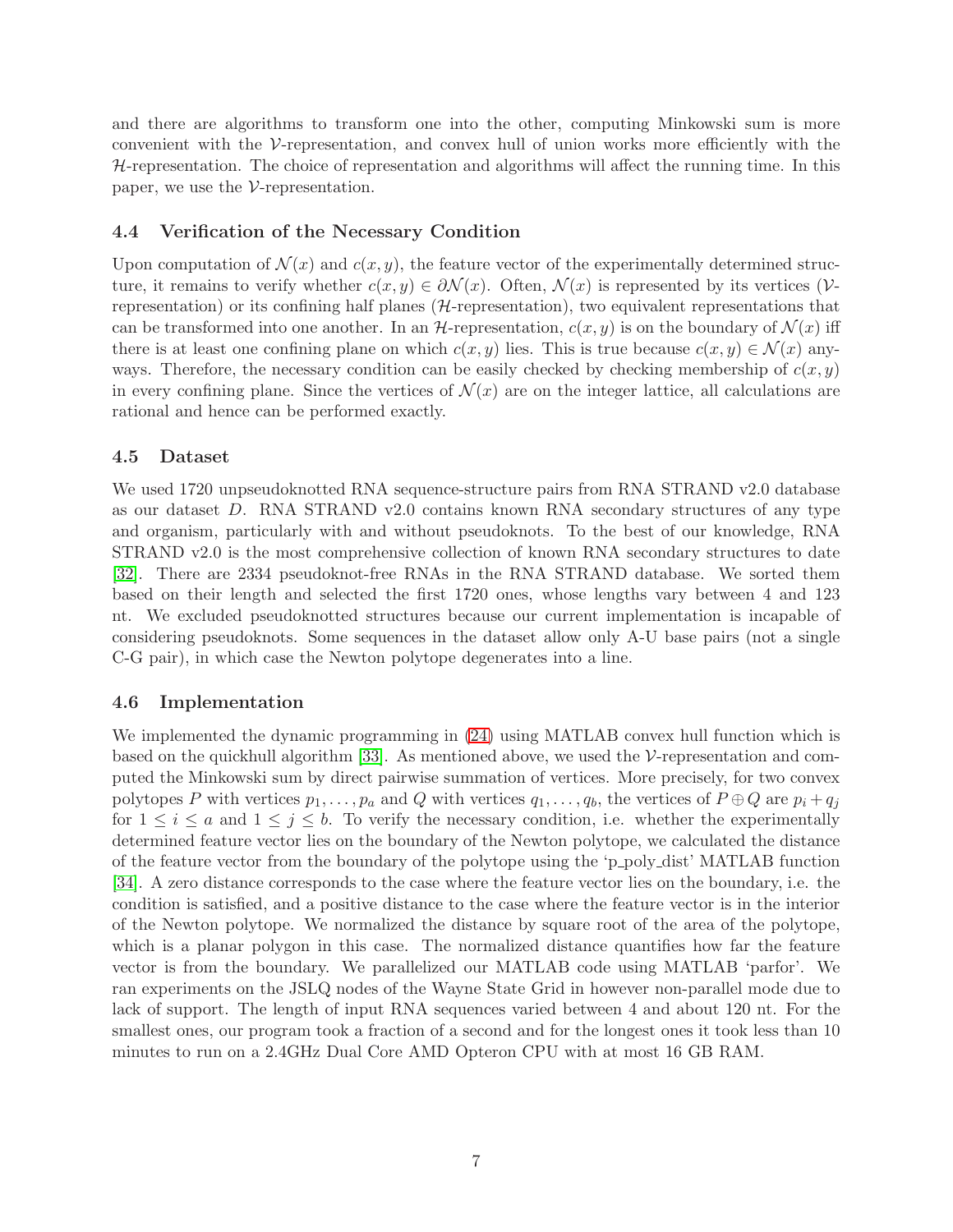## 5 Results

For each strand of RNA, the distance between  $c(x, y)$ , the real feature vector of the secondary structure and the computed convex hull,  $\mathcal{N}(x)$ , is calculated using [\[34\]](#page-12-15). We denote this distance by  $r(x)$  here. The necessary condition for the learnability is satisfied if  $r(x) = 0$  for all x in the dataset, which shows that the observed feature vector lies on the boundary of  $\mathcal{N}(x)$ .

Fig. [1](#page-8-0) illustrates the secondary structure of h.5.b.E.coli.hlxnum, an example in the dataset, and its Newton polygon. This RNA is 120 nt long, and its final Newton polygon has 12 vertices. The native feature vector for this RNA has  $r = 0$  which means that it lies on the boundary of the polygon. Fig. [2](#page-9-0) illustrates another example, Hammerhead Ribozyme (Type I) whose length is 115 nt. Its Newton polygon has 15 vertices, and the calculated  $r$  is 5 for this case. The big hairpin loop in this case suggests that the dominant energetic features are not base pairs, and this is consistent with the longer distance observed between  $\mathcal{N}(x)$  and  $c(x, y)$ .

Out of 1720 RNA sequences in our experiment, for 490 (28%) the native feature vector is exactly on the boundary of the Newton polygon. For the remaining 1230 sequences, the native feature vector settles inside their Newton polygon. Fig. [3](#page-10-1) demonstrates the histogram of  $r(x)$ for the input dataset. For 516 (30%) of input sequences, r is non-zero but less than 1, which suggests that the dominant energetic features in those cases are canonical base pairs. For 579  $(34\%)$  sequences, r is between 1 and 5. In the remaining 135 cases  $(8\%)$ , r goes larger than 5. The second plot in Fig. [3](#page-10-1) shows the normalized distance histogram. The square root of polygon area is used as the normalization factor. For 712 (41%) strands, this number is no more than 0.05.

The relation between the number of vertices and the length of RNA strand is shown in the third plot of Fig. [3.](#page-10-1) The maximum number of vertices is 15 which happens for three different strands, each 115 nt long. The minimum number of vertices is two; however, it is clear that no polygon exists with two vertices. In those cases, the RNA admits only A-U base pairs or only C-G base pairs and not both of them. The resulting polygon is just a line, and  $c(x, y)$  always lies on the boundary of  $\mathcal{N}(x)$ .

## 6 Conclusion and Future Work

We introduced the notion of learnability of the parameters of an energy model as a measure of its inherent capability. We derived a necessary condition for the learnability and gave a dynamic programming algorithm to assess it. Our algorithm computes the convex hull of the feature vectors of all feasible structures in the ensemble of a given input sequence. Also, that convex hull coincides with the Newton polytope of the partition function as a polynomial in transformed energy parameters.

Our theory applied to a simple energy model that counts A-U and C-G base pairs separately revealed that about one third of chosen known structures could potentially be predicted using this simple energy model. For another one third, the necessary condition is barely violated, which suggests that augmenting this energy model with more features is expected to solve the problem. The condition is severely violated for 8% of sequences, which will be the subject of future investigation. The twilight zone is also interesting and requires deeper examination.

The Newton polytope lies in the core of computer algebra for solving polynomial equations. Therefore, we envision applications of our RNA Newton polytope in symbolic estimation of energy parameters. Sufficient conditions for the learnability, and also assessing the generalization power of an energy model remain for future work.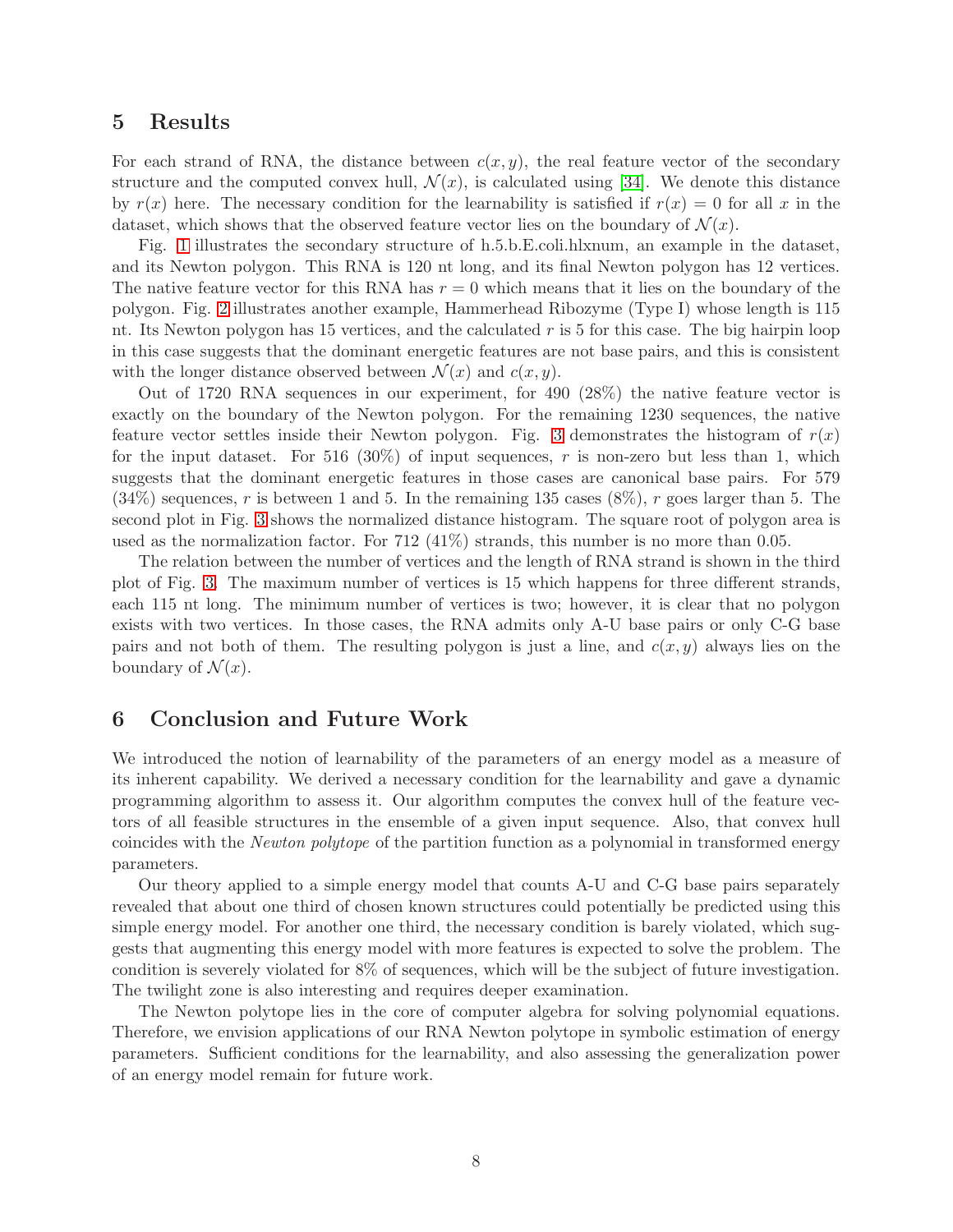



(b) The Newton polygon of h.5.b.E.coli.hlxnum, with 12 vertices.

<span id="page-8-0"></span>Figure 1: The secondary structure and Newton polygon of h.5.b.E.coli.hlxnum in RNA STRAND v2.0 [\[32\]](#page-12-13). The native feature vector lies on the boundary in this case.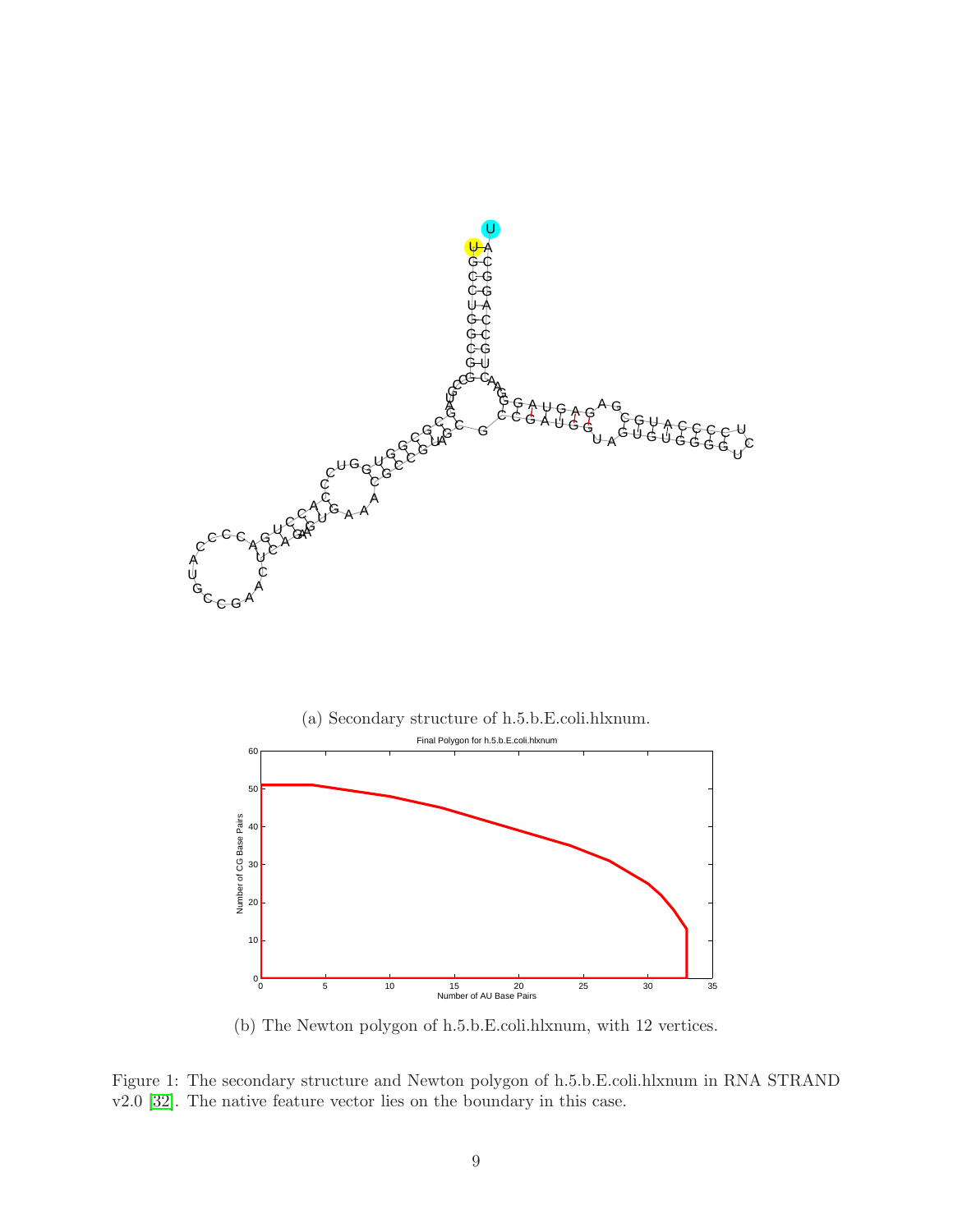

(a) Secondary structure of Hammerhead Ribozyme (Type I).



<span id="page-9-0"></span>(b) The Newton polygon of Hammerhead Ribozyme (Type I), with 15 vertices.

Figure 2: The secondary structure and Newton polygon of Hammerhead Ribozyme (Type I) in RNA STRAND v2.0 [\[32\]](#page-12-13). The native feature vector does not lie on the boundary in this case.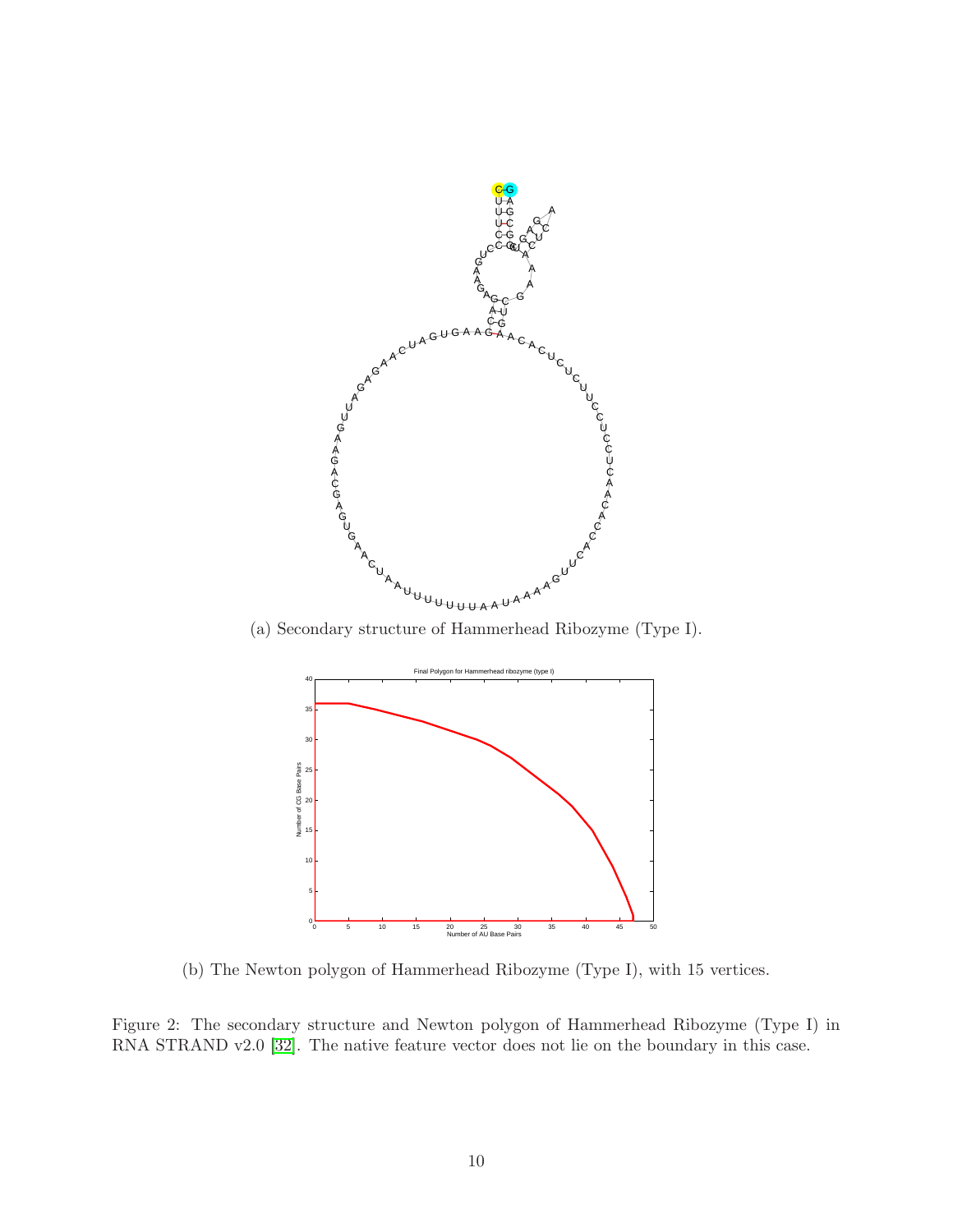

<span id="page-10-1"></span>Figure 3: (Top) Histogram of r. (Middle) Histogram of  $r(x)/\sqrt{\text{area}(\mathcal{N}(x))}$ . (Bottom) Scatter plot of the number of vertices of the Newton polygon as a function of sequence length.

# <span id="page-10-0"></span>References

[1] Gisela Storz. An expanding universe of noncoding RNAs. Science, 296(5571):1260–3, 2002.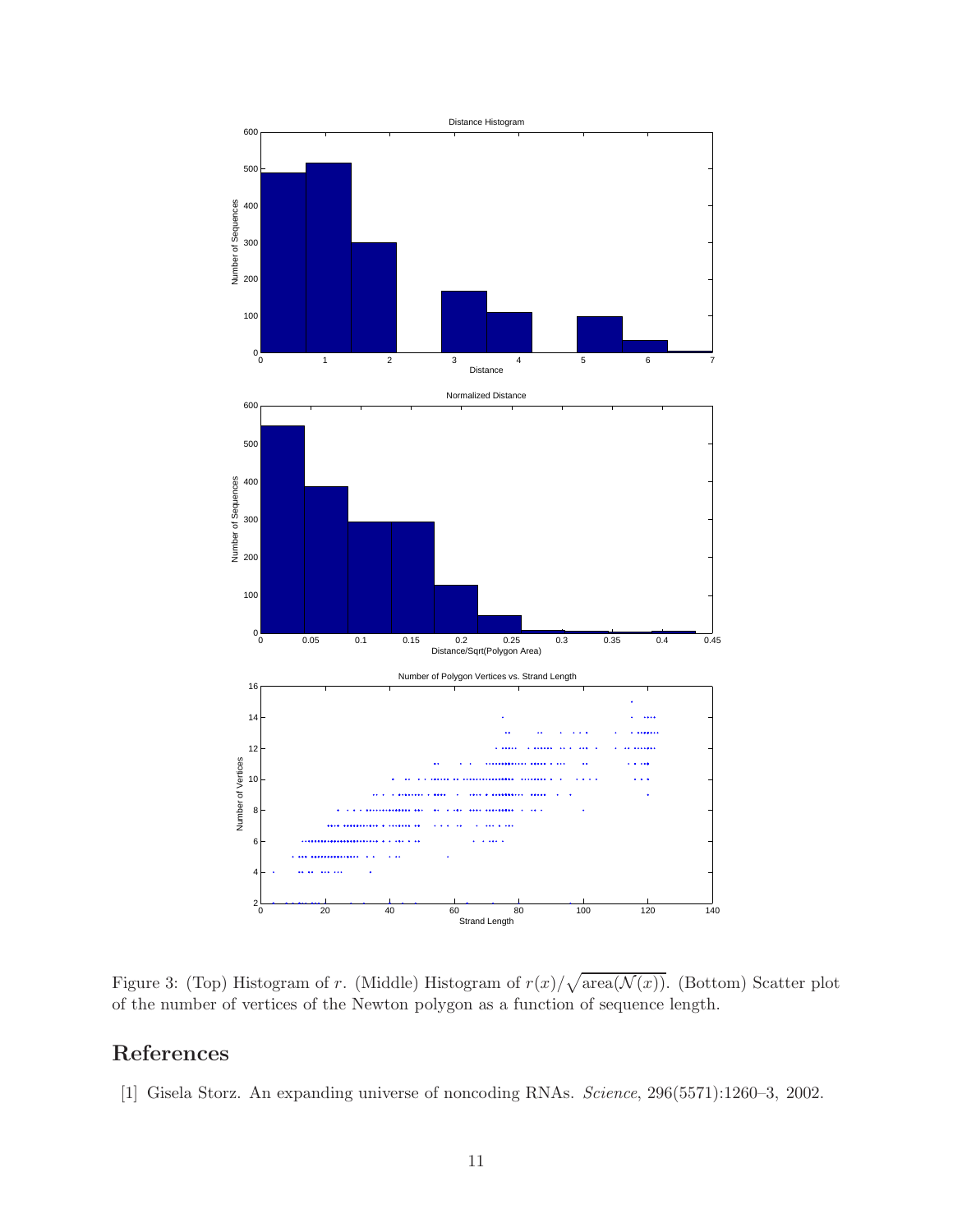- <span id="page-11-1"></span><span id="page-11-0"></span>[2] David P. Bartel. MicroRNAs: genomics, biogenesis, mechanism, and function. Cell, 116(2):281–97, 2004.
- <span id="page-11-2"></span>[3] Gregory J. Hannon. RNA interference. Nature, 418(6894):244–51, 2002.
- <span id="page-11-3"></span>[4] Phillip D. Zamore and Benjamin Haley. Ribo-gnome: the big world of small RNAs. Science, 309(5740):1519–24, 2005.
- <span id="page-11-4"></span>[5] E.G. Wagner and K. Flardh. Antisense RNAs everywhere? Trends Genet., 18:223–226, May 2002.
- <span id="page-11-5"></span>[6] S. Brantl. Antisense-RNA regulation and RNA interference. Bioch. Biophys. Acta, 1575(1- 3):15–25, 2002.
- <span id="page-11-6"></span>[7] Susan Gottesman. Micros for microbes: non-coding regulatory RNAs in bacteria. Trends in Genetics, 21(7):399–404, 2005.
- [8] Daniel G. Gibson, John I. Glass, Carole Lartigue, Vladimir N. Noskov, Ray-Yuan Chuang, Mikkel A. Algire, Gwynedd A. Benders, Michael G. Montague, Li Ma, Monzia M. Moodie, Chuck Merryman, Sanjay Vashee, Radha Krishnakumar, Nacyra Assad-Garcia, Cynthia Andrews-Pfannkoch, Evgeniya A. Denisova, Lei Young, Zhi-Qing Qi, Thomas H. Segall-Shapiro, Christopher H. Calvey, Prashanth P. Parmar, Clyde A. Hutchison, Hamilton O. Smith, and J. Craig Venter. Creation of a bacterial cell controlled by a chemically synthesized genome. Science, 329(5987):52–56, 2010.
- <span id="page-11-7"></span>[9] N.C. Seeman. From genes to machines: DNA nanomechanical devices. Trends Biochem. Sci., 30:119–125, Mar 2005.
- <span id="page-11-8"></span>[10] N. C. Seeman and P. S. Lukeman. Nucleic acid nanostructures: bottom-up control of geometry on the nanoscale. Reports on Progress in Physics, 68:237–270, January 2005.
- <span id="page-11-10"></span><span id="page-11-9"></span>[11] F.C. Simmel and W.U. Dittmer. DNA nanodevices. Small, 1:284–299, Mar 2005.
- <span id="page-11-11"></span>[12] S. Venkataraman, R.M. Dirks, P.W. Rothemund, E. Winfree, and N.A. Pierce. An autonomous polymerization motor powered by DNA hybridization. Nat Nanotechnol, 2:490–494, Aug 2007.
- <span id="page-11-12"></span>[13] P. Yin, R.F. Hariadi, S. Sahu, H.M. Choi, S.H. Park, T.H. Labean, and J.H. Reif. Programming DNA tube circumferences. Science, 321:824–826, Aug 2008.
- <span id="page-11-13"></span>[14] P. N. Borer, B. Dengler, I. Tinoco, and O. C. Uhlenbeck. Stability of ribonucleic acid doublestranded helices. J. Mol. Biol., 86(4):843–853, Jul 1974.
- [15] D.H. Mathews, J. Sabina, M. Zuker, and D.H. Turner. Expanded sequence dependence of thermodynamic parameters improves prediction of RNA secondary structure. J. Mol. Biol., 288:911–940, May 1999.
- <span id="page-11-14"></span>[16] R. Nussinov, G. Piecznik, J. R. Grigg, and D. J. Kleitman. Algorithms for loop matchings. SIAM Journal on Applied Mathematics, 35:68–82, 1978.
- <span id="page-11-15"></span>[17] M. S. Waterman and T. F. Smith. RNA secondary structure: A complete mathematical analysis. Math. Biosc, 42:257–266, 1978.
- <span id="page-11-16"></span>[18] Michael Zuker and Patrick Stiegler. Optimal computer folding of large RNA sequences using thermodynamics and auxiliary information. Nucleic Acids Research, 9(1):133–148, 1981.